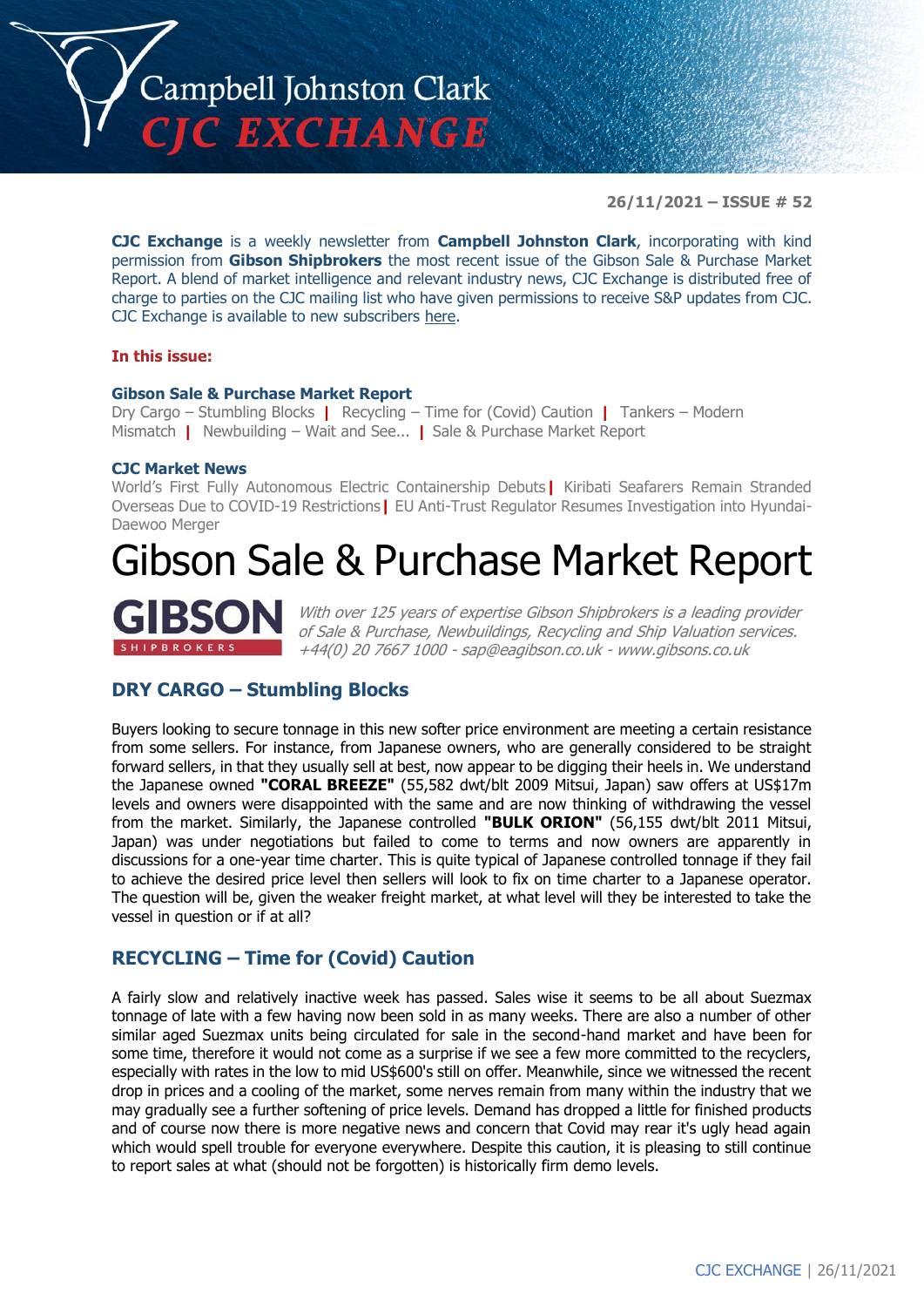

## **TANKERS – Modern Mismatch**

A decidely lacklustre week with few notable sales. Modern tonnage appears priced too dearly as we hear of buyers and sellers mismatched on values.

However, the modern aframax **"ANTONIS"** (113,563 dwt/blt 2017 Daehan) has found a buyer. We hear Advantage Tankers have tied her up for around US\$45m, which looks a strong level. There is an abundance of older aframaxes to choose from, but a lack of vintage buyers, which the pundits are hoping will encourage owners to follow the recycling route. Some older LR1s have been sold, **"NORDMERKUR"** + **"NORDNEPTUN"** (74,999 dwt/blt 2004 Hyundai Ulsan) have gone to a Middle Eastern buyer, the price is reported to be US\$10m each; in December 2020 two same aged sisters sold for US\$10.25m.

Pricing of the Medium Range tankers is difficult to follow at the moment and there are big swings from ship to ship and from age to age. GMS have picked up the deepwell **"PTI RHINE"** + **"PTI AMAZON"** (51,271 dwt/blt 2007 + 2007 STX Jinhae) for a reasonable looking US\$9.8 each, although surveys are due in beginning of 2022. It was only a few weeks back that the same aged **"STAR EAGLE"** (51,202 dwt/blt 2007 STX Jinhae) sold for USD 11.75m.

#### **NEWBUILDING – Wait and See...**

Current COVID-19 variant fears have hit tanker markets hard as a return of oil/ tanker demand is a widely acknowledged to be linked to the credible reopening of economies. Whilst there remains some solid foundations for the case for placing tanker newbuildings next year (an approaching historically low orderbook, comparatively high second-hand pricing), a rebounding or rallying tanker market is key to rationalising the current newbuilding price levels that are unlikely to fall any time soon. Current newbuilding pricing is high relative to the poor performance of the tanker market this year and whilst is it still far lower than all time historical highs (30% less in the case of aframax), some liquidity relief for tanker owners and their existing vessels on the water is realistically needed to enable a platform to take a forward position. Christmas season is already beginning also so it is typically not the time for major decisions/ investments by major shipping players especially with this ongoing uncertainty.

## **Gibson Sale & Purchase Market Report**

| <b>Vessel Name</b>                       | <b>DWT</b>     | <b>Built</b> | Yard                           | <b>Buyers</b>                        | <b>Price</b><br>(\$/m) | <b>Notes</b>                         |
|------------------------------------------|----------------|--------------|--------------------------------|--------------------------------------|------------------------|--------------------------------------|
|                                          | <b>BULKERS</b> |              |                                |                                      |                        |                                      |
| <b>CHINA STEEL REALIST</b>               | 203,512        | 2007         | CSBC<br>Kaohsiung<br>(TWN)     | Chinese buyer                        | 21.5                   | SS due<br>4/22.                      |
| NAMURA 503                               | 181,500        | 2022         | <b>Namura</b><br>(JPN)         | Ocean<br>Longevity                   | 59                     | <b>BWTS</b><br>fitted. Dely<br>3/22. |
| <b>MAYFAIR SPIRIT</b>                    | 93,257         | 2011         | Jiangsu<br>Newyangzi<br>(CHN)  | <b>Undisclosed</b><br>buyer          | 19                     | SS psd<br>8/21.                      |
| <b>SM AURORA</b>                         | 81,970         | 2012         | Jiangsu<br>Eastern<br>(CHN)    | Chinese buyer                        | 21                     | $SS + BWTS$<br>due 8/22              |
| TSUNEISHI ZHOUSHAN SS-312 tbn 'AEROLINE' | 66,000         | 2023         | Tsuneishi<br>Zhoushan<br>(CHN) | Greek buyer                          | 35                     | <b>Delivery</b><br>3/23.             |
| <b>NONI</b>                              | 61,631         | 2015         | <b>NACKS</b><br>(CHN)          | Pacific Rim /<br><b>Royal Marine</b> | 27.6                   | SS psd<br>1/21.                      |

#### **S&P SALES**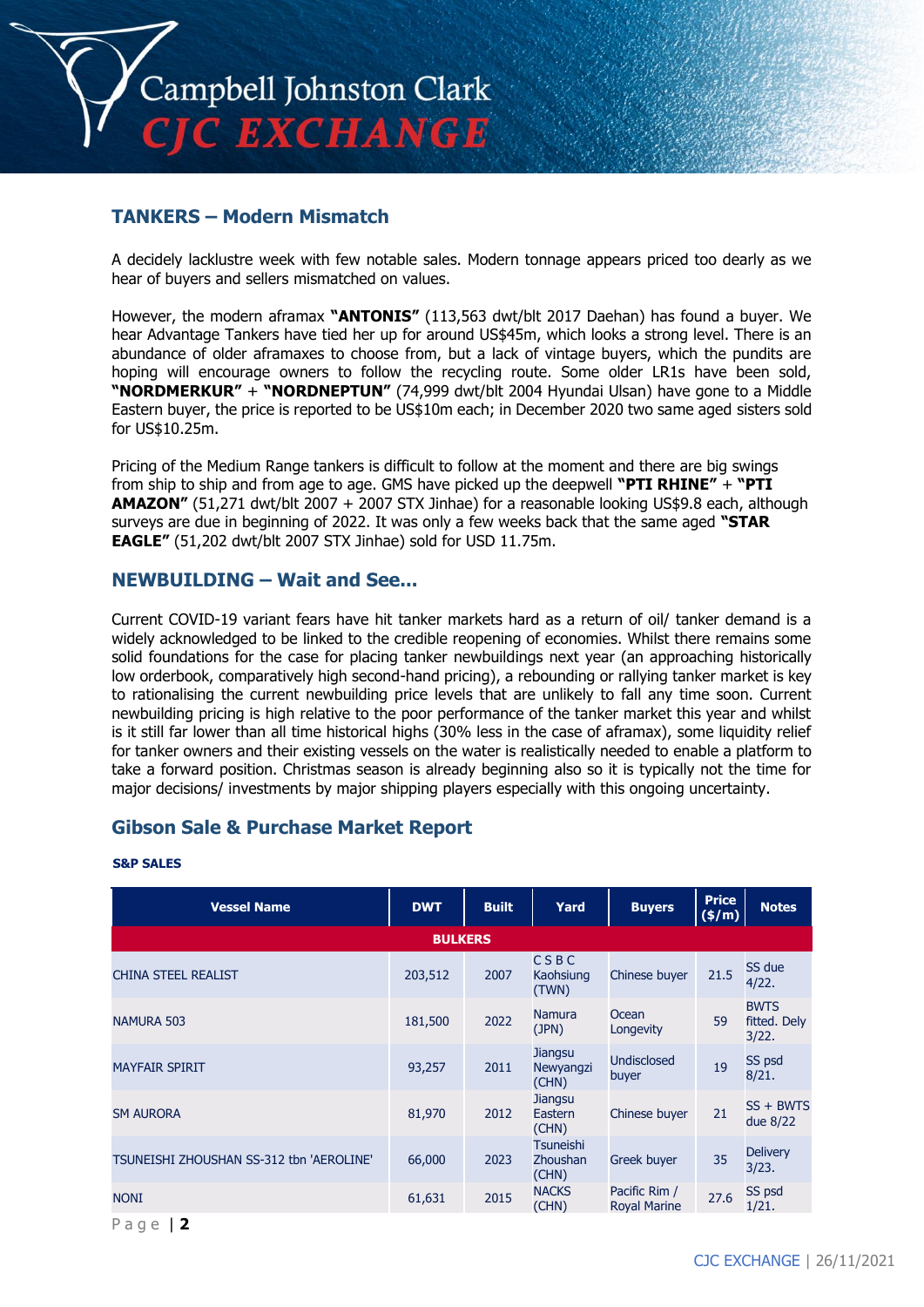

|                                                   |                  |                  |                                               |                             |                   | <b>BWTS</b><br>fitted.                                                                 |  |  |
|---------------------------------------------------|------------------|------------------|-----------------------------------------------|-----------------------------|-------------------|----------------------------------------------------------------------------------------|--|--|
| <b>GDF SUEZ NORTH SEA</b>                         | 55,848           | 2012             | IHI (JPN)                                     | Undisclosed<br>buyer        | 21                | SS psd<br>6/20.                                                                        |  |  |
| <b>FAREAST HOPE</b>                               | 55,628           | 2004             | Oshima<br>Zosen (JPN)                         | Chinese buyer               | 14.7              | DD due<br>12/21.                                                                       |  |  |
| <b>CHERRY DREAM</b>                               | 51,703           | 2011             | Oshima<br>Zosen (JPN)                         | <b>Undisclosed</b><br>buyer | 17.8              | <b>Open</b><br>hatch. SS<br>psd 2/21.<br><b>BWTS</b><br>fitted.                        |  |  |
| DRY BEAM NEO + FRAGRANT ATHENA                    | 38,131           | $2019 +$<br>2020 | Shin Kochi<br>(JPN)                           | Greek buyer                 | 30 each           | <b>BWTS</b><br>fitted. Inc<br>$TCs$ @ \$<br>mid+high<br>20s k/pd to<br>3/22.           |  |  |
| ROYAL JUSTICE                                     | 37,000           | 2012             | Saiki (JPN)                                   | Greek buyer                 | 19.5              | SS due<br>12/22.                                                                       |  |  |
| <b>ATLANTIC VERACRUZ</b>                          | 28,339           | 2009             | Shimanami<br>(JPN)                            | <b>Undisclosed</b><br>buyer | 12.7              | SS+BWTS<br>due 7/22.<br>Dely 1/22.                                                     |  |  |
|                                                   | <b>TANKERS</b>   |                  |                                               |                             |                   |                                                                                        |  |  |
| DAEWOO 5496 + 5497 + 5498                         | 300,000          | 2023             | Daewoo<br>(DSME -<br>Geoje) (KRS)             | Undisclosed<br>buyer        | 245 en<br>bloc    | 7-yr lease<br>structure<br>+purch'<br>options $+7$<br>yrs TC to<br>Shell upon<br>dely. |  |  |
| <b>ANTONIS</b>                                    | 113,563          | 2017             | Daehan<br>(KRS)                               | Advantage<br><b>Tankers</b> | 45                | SS due<br>6/22.<br><b>BWTS</b><br>fitted. Ice<br>1C. On<br>subs.                       |  |  |
| NORDMERKUR + NORDNEPTUN                           | 74,999           | both 2004        | Hyundai<br>Ulsan (KRS)                        | Middle Eastern<br>buyer     | 10 each           | <b>Deck</b><br>heaters.                                                                |  |  |
| PTI RHINE + PTI AMAZON                            | 51,271           | both 2007        | <b>STX Jinhae</b><br>(KRS)                    | <b>GMS</b>                  | 9.8<br>each       | Deepwell.<br>SS due<br>$2+3/22$ .                                                      |  |  |
| <b>AS OMARIA</b>                                  | 19,973           | 2007             | Usuki (JPN)                                   | Undisclosed<br>buyer        | 11                | <b>Stainless</b><br>steel. SS<br>due 5/22.                                             |  |  |
| SAEHAN FREESIA                                    | 8,719            | 2002             | Shin<br>Kurushima<br>(JPN)                    | Indonesian<br>buyer         | 3.6               | <b>Stainless</b><br>steel. SS<br>due 2/22.                                             |  |  |
| <b>NEWOCEAN 6</b>                                 | 4,679            | 2014             | Chongqing<br>Chuandong<br>(CHN)               | Undisclosed<br>buyer        | 5.3               | <b>Bunkering</b><br>tanker.<br>Twin M/E.                                               |  |  |
| ELSE MARIE THERESA + MARIA THERESA                | 4,400            | 2001+2002        | Gisan + RMK Undisclosed<br>Marine (TRK) buyer |                             | $1.5 - 2$<br>each | Marineline.<br>SS due<br>12/21.                                                        |  |  |
| <b>GENERAL CARGO / MULTI-PURPOSE</b>              |                  |                  |                                               |                             |                   |                                                                                        |  |  |
| <b>CHUAN YANG</b>                                 | 6,097            | 1990             | Nishi (JPN)                                   | <b>Undisclosed</b><br>buyer | 1.5               | Gearless.                                                                              |  |  |
| <b>CONTAINERS / RO-RO / REEFER / PCC</b>          |                  |                  |                                               |                             |                   |                                                                                        |  |  |
| <b>LEO PARAMOUNT</b>                              | 72,968           | 2005             | Koyo (JPN)                                    | Greek buyer                 | 40                | 6350 TEU.<br>Gearless.                                                                 |  |  |
| <b>X-PRESS GUERNSEY</b><br><b>X- PRESS JERSEY</b> | 60,149<br>56,593 | 2015<br>2014     | Samjin<br>(CHN)<br>Zhejiang<br>Ouhua (CHN)    | <b>MSC</b>                  | bloc              | 5001 TEU.<br>210 en Gearless.<br>4896 TEU.<br>Gearless.                                |  |  |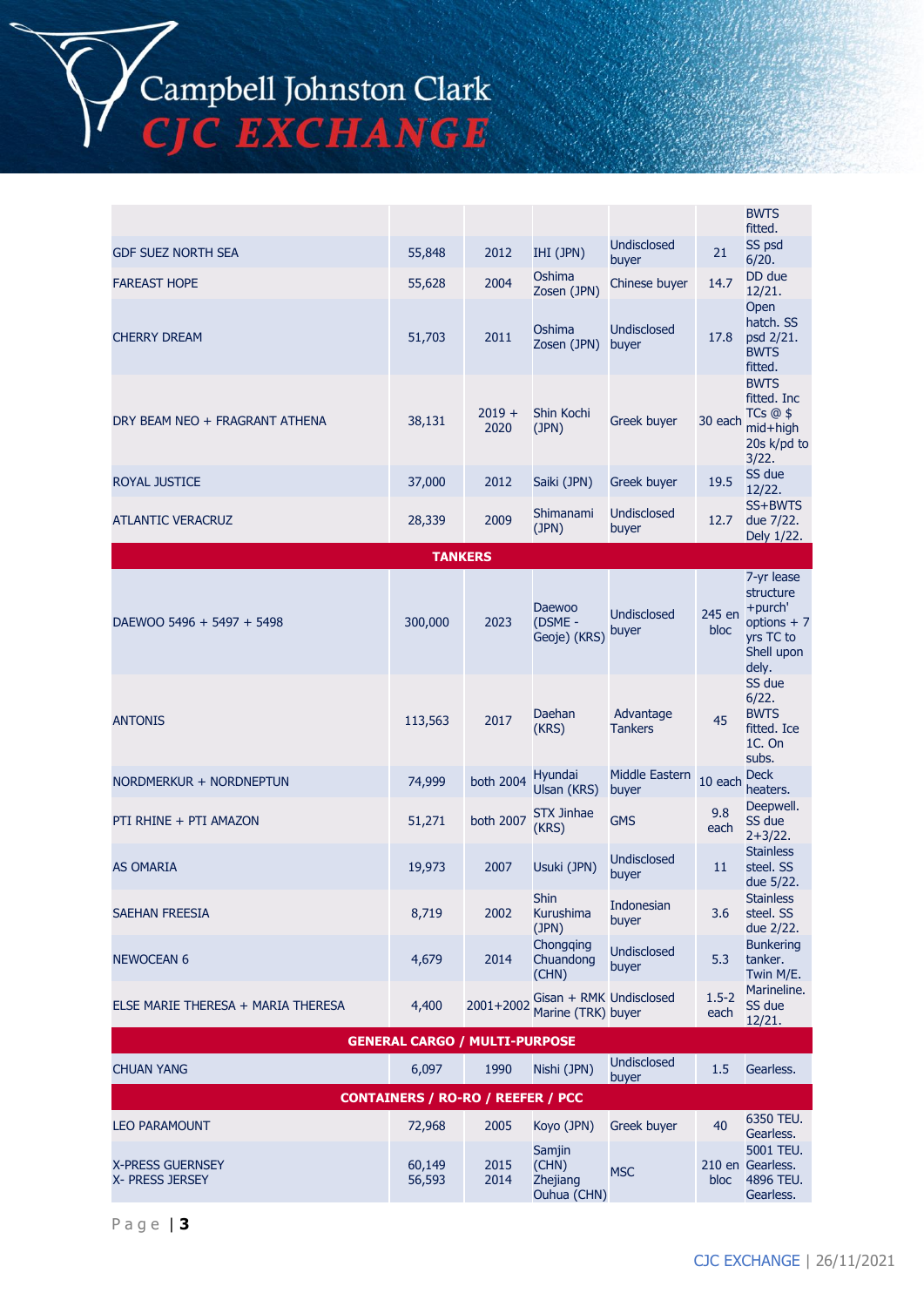Campbell Johnston Clark<br>CJC EXCHANGE

| AS PALATIA<br><b>AS PETULIA</b> | 34,496<br>34,222 | 2006<br>2008 | STX Jinhae<br>(KRS)<br><b>Xiamen</b><br>(CHN) | <b>Undisclosed</b><br>buver | bloc. | 2602 TEU.<br>71.6 en Geared.<br>2564 TEU.<br>Geared. |
|---------------------------------|------------------|--------------|-----------------------------------------------|-----------------------------|-------|------------------------------------------------------|
| <b>NEWBUILDING ORDERS</b>       |                  |              |                                               |                             |       |                                                      |

| <b>Ordering Client</b> | <b>Vessel</b><br><b>Type</b>         |                            | Size / No. Shipyard<br>of units $\sqrt{\text{Country}}$ | <b>Delivery</b> | <b>Price</b><br>$(s_m)$ | <b>Notes</b>          |
|------------------------|--------------------------------------|----------------------------|---------------------------------------------------------|-----------------|-------------------------|-----------------------|
|                        | <b>GENERAL CARGO / MULTI-PURPOSE</b> |                            |                                                         |                 |                         |                       |
| Atlantska Plovidba     | Kamsarmax                            |                            | $82,000$ dwt Jiangsu New<br>+2<br>(CHN)                 | 2024            | 34.25*                  | *Declared<br>options. |
| Hainan Chuangyuan      | <b>Bulker</b>                        | 15,515 dwt Yangzhou<br>x 6 | Ryuwa (CHN)                                             | 2023-2024       |                         | LNG dual<br>fueL.     |

#### **Recycling Activity**

| <b>Vessel Name</b>   | <b>BUILT</b>   | <b>DWT</b> | <b>LWT</b> | <b>Delivery</b> | <b>Price</b><br>$($/$ lwt $)$ | <b>Notes</b>                                          |
|----------------------|----------------|------------|------------|-----------------|-------------------------------|-------------------------------------------------------|
|                      | <b>SUEZMAX</b> |            |            |                 |                               |                                                       |
| <b>BLUE SHIP</b>     | 2001 / Korea   | 164,589    | 24,370     | as-is Singapore |                               |                                                       |
| <b>JACOB</b>         | 2000 / Korea   | 157,411    | 22,572     | as-is Batam     | 625                           |                                                       |
| <b>ASTRA</b>         | 2002 / Japan   | 149,995    | 22,560     | as-is India     | 576                           | <b>HKC</b> Green<br>Recycling /<br>last weeks<br>sale |
| <b>NAVION ANGLIA</b> | 1999 / Spain   | 126,746    | 26,087     | <b>Turkey</b>   |                               | old sale                                              |

#### **Recycling Prices (US\$/LWT)**

|                                | <b>Bangladesh Pakistan</b> |         | <b>India</b> | <b>Turkey</b> |
|--------------------------------|----------------------------|---------|--------------|---------------|
| Tank/Cont/Ro-Ro/Capes/LPG/PCC  | 620/640                    | 610/620 | 575/590      | 350/360       |
| Dry Cargo/Bulk/Tween/Gen Cargo | 610/620                    | 600/610 | 565/575      | 330/340       |

**Newbuild and Second Hand Values** (\$ million)

|                            |                | <b>Newbuild 5 Year Old 10 Year Old</b> |         |
|----------------------------|----------------|----------------------------------------|---------|
| <b>Tankers</b>             |                |                                        |         |
| <b>VLCC</b>                | 108.5          | 70                                     | 46      |
| <b>SUEZMAX</b>             | 75             | 47                                     | 31      |
| <b>AFRAMAX</b>             | 60             | 40                                     | 26      |
| <b>MR</b>                  | 41             | 28                                     | 17.5    |
| <b>Bulkers</b>             |                |                                        |         |
| <b>CAPESIZE</b>            | $60.5^{\circ}$ | 41.5                                   | 35      |
| <b>KAMSARMAX / PANAMAX</b> | $35^{\wedge}$  | 34k/31.5p                              | 25k/23p |
| ULTRAMAX / SUPRAMAX        | $33^$          | 30 <sub>u</sub>                        | 23s     |
| <b>HANDYSIZE</b>           | $29.5^{\circ}$ | 26                                     | 18.5    |
|                            |                |                                        |         |

^=Chinese price (otherwise based upon Japanese / Korean country of build)

**This report has been produced for general information and is not a replacement for specific advice. While the market information is believed to be reasonably accurate, it is by its nature subject to limited audits and validations. No responsibility can be accepted for any errors or any consequences arising therefrom. No part of**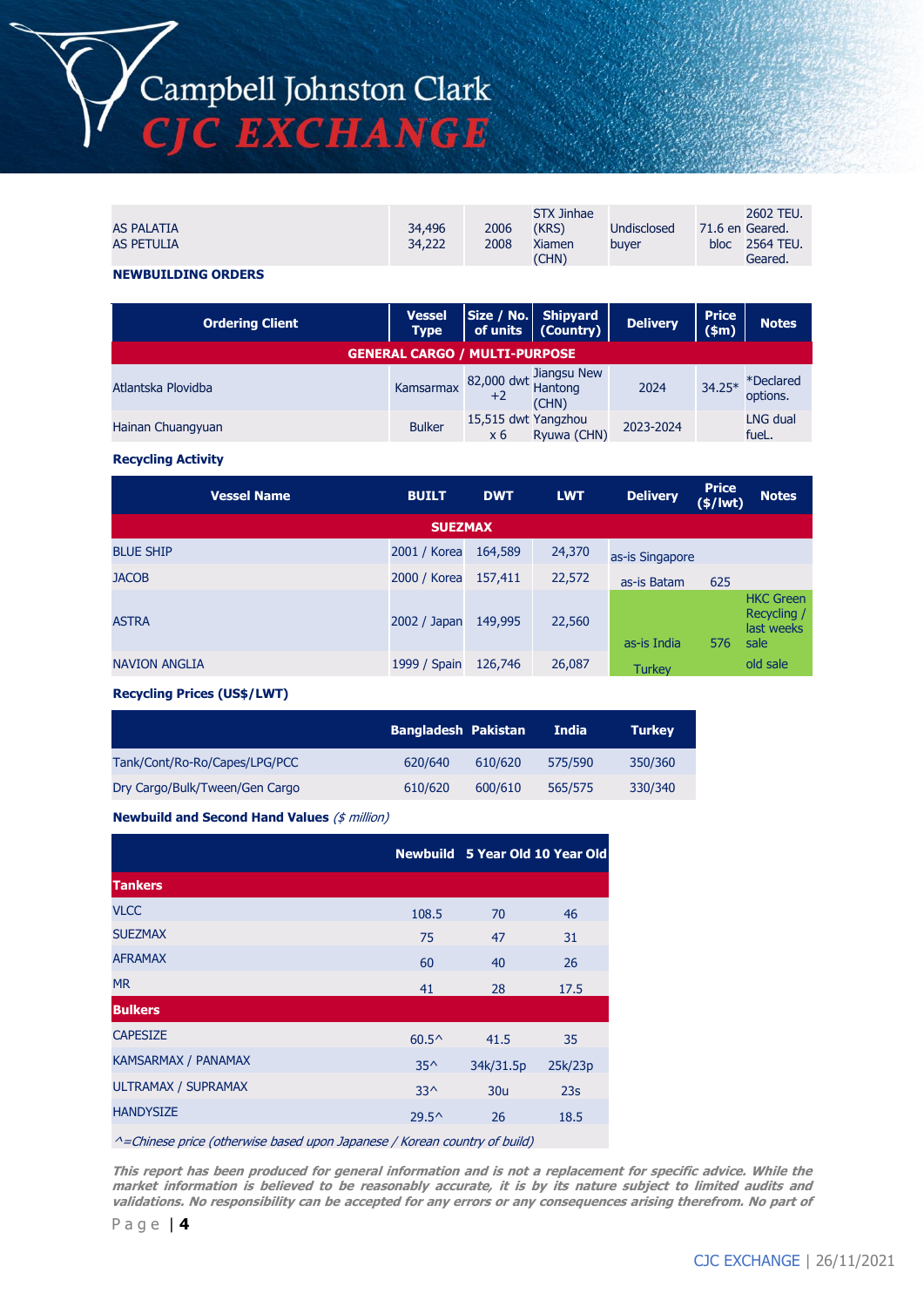

**the report may be reproduced or circulated without our prior written approval. © E.A. Gibson Shipbrokers Ltd 2021.**

# CJC Market News



Campbell Johnston Clark (CJC) is a medium-sized international law firm advising on all aspects of the shipping sector, from ship finance to dry shipping and comprehensive casualty handling, and all that happens in between. Today, we have offices in London, Newcastle, Singapore and Miami.

## **World's First Fully Autonomous Electric Containership Debuts**



The world's first autonomous, fully electric containership, the Yara Birkeland, has made its maiden voyage as part of Norway's plan to reduce emissions and clean up its shipping industry.

The Yara Birkeland is owned by Yara International ("Yara") and has been developed in collaboration with prominent technology company, Kongsberg Group. The ship was built with financial support from Enova, an enterprise of the

Norwegian Government which is responsible for promotion of renewable energy.

In replacing lorry haulage between Yara's plant in Porsgrunn, southern Norway and its export port in Brevik, starting next year, the vessel will cut 1,000 tonnes of carbon emissions per year. This is the equivalent of 40,000 diesel-powered journeys by road.

In a press conference following Norwegian Prime Minister Jonas Gahr Støre's tour of the vessel, Yara's CEO, Svein Tore Holsether, announced:

"*Yara Birkeland will transport mineral fertilizer between Porsgrunn and Brevik and will contribute to significant emission cuts during transport. This is an excellent example of green transition in practice, and we hope this ship will be the start of a new type of emission-free container ships. There are a lot of places in the world with congested roads that will benefit from a high-tech solution like this*."

Commercial operations will begin next year to mark the start of a two-year trial of the technology that will make the ship self-propelled, and finally certified as an autonomous, all-electric container ship. Sensors will detect and understand objects in the water to enable the ship to quickly decide what action to take to avoid collisions.

The ship has a capacity of 120 20-foot containers and will initially undertake two journeys per week. Eventually, the ship will load and offload its cargo, recharge and navigate without any human involvement.

#### **Kiribati Seafarers Remain Stranded Overseas Due to COVID-19 Restrictions**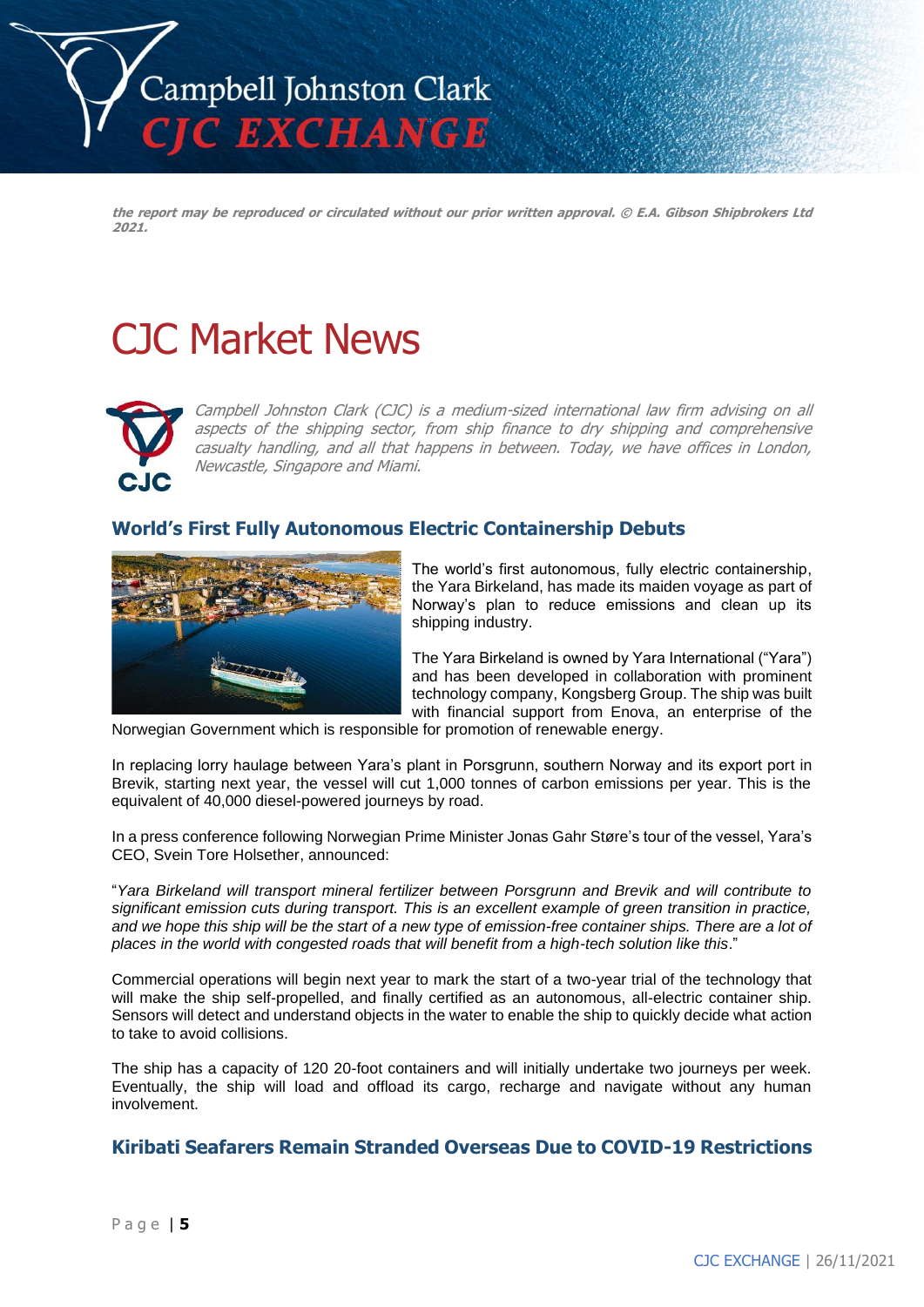



Hundreds of Kiribati sailors are still unable to get home due to their country's strict COVID-19 restrictions. Up until this week, over two hundred Kiribati seafarers were still awaiting repatriation. According to the group, Human Rights at Sea, 37 remain in Germany, 12 in Indonesia, 15 in South Korea and 39 in Australia; while the repatriation of 142 sailors previously stranded in Nadi, Fiji is underway.

With a population of nearly 120,000, the island nation of Kiribati has seen some of the toughest measures to prevent the spread of Covid-19. Since September 2020 the borders

have remained closed, with few exceptions made for humanitarian flights. All commercial flights are still suspended and following two positive COVID-19 cases in May, plans for repatriation flights were suspended also.

However, a number of shipowners have been working to get Kiribati crew back home safely. The latest effort has seen a contingent of 142 sailors depart Fiji on the cruise ship MV REEF ENDEAVOUR, bound for the Kiribati port of Betio. The ship left Fiji on 24 November and is en-route to Betio, where it will remain offshore for a two-week quarantine period before sailors can be reunited with their families.

Maersk, one of the biggest employers of Kiribati seafarers, has taken a leading role in repatriation efforts for Kiribati nationals. Along with the International Labour Organization and the International Maritime Organization, Maersk has been negotiating with the Kiribati government for full repatriation of stranded sailors. These negotiations have met with varying degrees of success. The Kiribati government is reluctant to accept full repatriation by air and seems only open to allowing piecemeal repatriation by sea via Fiji.

As a result, Maersk and other owners have arranged for the 39 sailors currently in Brisbane, Australia to fly to Fiji on 2 December 2021. It is intended that the flight to Fiji will be the first leg on their trip home, with the small cruise ship MV REEF ENDEAVOUR due to take them the rest of the way in due course. However, Kiribati's ongoing border closures and pattern of delays make the arrangements worryingly uncertain. Maersk has reportedly made further arrangements for the seafarers in Germany, Indonesia and South Korea to be flown to Fiji in early December also.

Earlier this year around 320 Kiribati sailors were stranded in Brazil, Denmark, Spain and Germany. Negotiations much like those above enabled them to return home. Of those who have yet to be repatriated, many have gone nearly two years without seeing family. Captain Ross Nicholls, president of the Mission to Seafarers in Brisbane said, "For the older members of the group, they have spent many years as a seafarer living a life of isolation, however for the younger members who are less experienced and have young families, the stress of this detention and isolation is telling on their faces and by their actions".

## **EU Anti-Trust Regulator Resumes Investigation into Hyundai-Daewoo Merger**